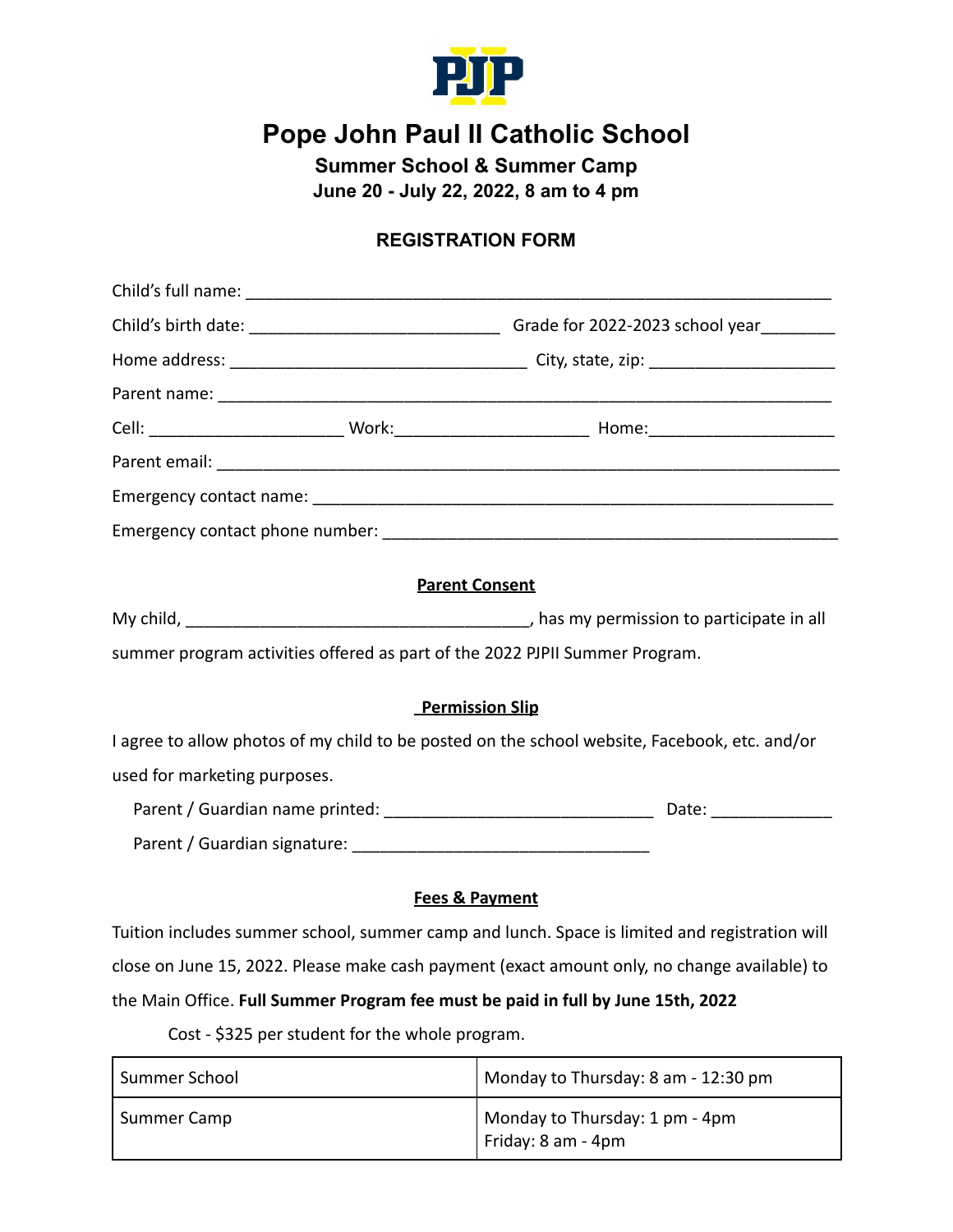#### **TECHNOLOGY AND ACCEPTABLE USE PROCEDURES**

The use of technology is a privilege, not a right. Appropriate behavior when using technology on the school campus is no different from behavior expectations in all other aspects of the learning and instructional program.

#### **PJP II TECHNOLOGY CONTRACT**

When I use the devices, Chromebooks or iPads, I agree to be responsible, respectful, and safe. I understand that technology is used in school for educational purposes and is a privilege, not a right, and any inappropriate use may result in cancellation of this privilege. I also understand that any violation of this policy may result in disciplinary action in accordance with our school disciplinary code, and/or possible monetary/legal consequences. Appropriate legal authorities may be contacted if there is any suspicion of illegal activity. I also understand that access to school technology resources is not a private activity and that the school will closely monitor student activity on any of the school resources.

#### **Responsible**

- At all times I will only use the apps or websites that my teacher has instructed me to use it.
- I will not communicate with other students while on my device.
- I will take care of my device by holding it properly, always using the protective guard and not use it near food or drink.
- I will pay the full cost of the device should it become damaged, lost or not returned in an appropriate manner.

#### **Respectful**

- I will only use the device at the appropriate time.
- When my teacher is talking or giving instructions I will not be on the device.
- I will not allow the device to distract me from learning.
- I will not be a part of cyberbullying in any fashion.
- I will not use my device to record (photo or video) others without their consent and my teacher's consent.
- I will not be involved in any inappropriate "conversation" while on my device.

#### **Safe**

- I will never use the internet to search material that is inappropriate for school.
- I will not change any settings, passwords nor add or remove apps.